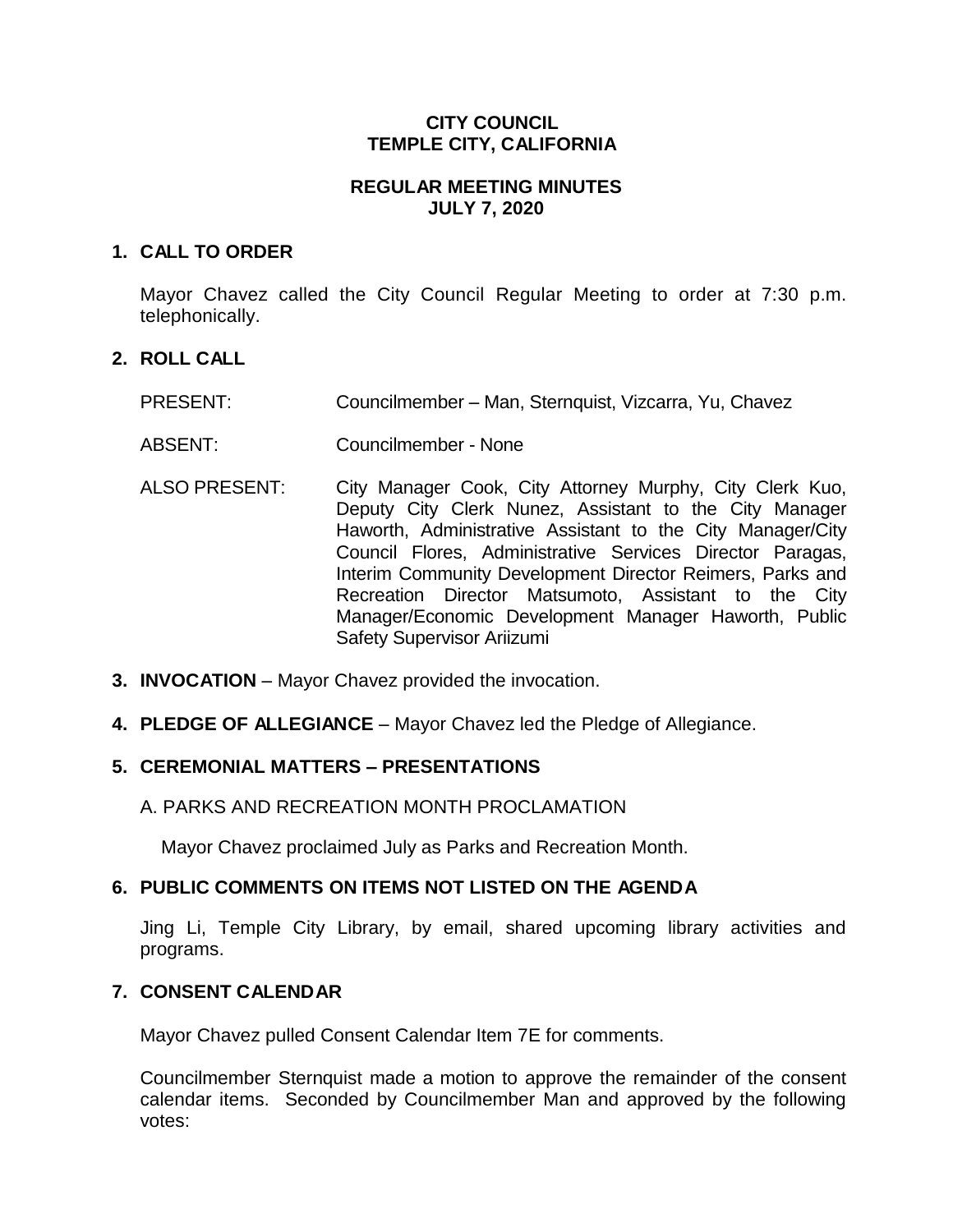City Council Minutes July 7, 2020 Page 2 of 8

> AYES: Councilmember – Man, Sternquist, Vizcarra, Yu, Chavez NOES: Councilmember – None ABSENT: Councilmember – None ABSTAINED: Councilmember – None

### A. APPROVAL OF MINUTES

The City Council is requested to review and approve:

- 1. Minutes of the Special [City Council Meeting of June 9, 2020;](https://ca-templecity.civicplus.com/DocumentCenter/View/14692/03-7A1---CCM---2020-06-09_Budget-Study-Session)
- 2. [Minutes of the Special City Council Meeting of June 16, 2020;](https://ca-templecity.civicplus.com/DocumentCenter/View/14693/04-7A2---CCM---2020-06-16_Special-Meeting-Anticipated-Litigation) and
- 3. [Minutes of the Regular City Council Meeting of June 16, 2020.](https://ca-templecity.civicplus.com/DocumentCenter/View/14694/05-7A3---CCM---2020-06-16)

Action: Approved.

### B. [PLANNING COMMISSION MEETING ACTIONS](https://ca-templecity.civicplus.com/DocumentCenter/View/14690/7B---PC-Actions---from-2020-6-9)

The City Council is requested to receive and file actions of the Regular Planning Commission Meeting of June 9, 2020.

Action: Received and file updated.

### C. [PARKS AND RECREATION MEETING ACTIONS](https://ca-templecity.civicplus.com/DocumentCenter/View/14691/7C---PRC-Regular-Meeting-Actions-2020-06-17)

The City Council is requested to receive and file actions of the Regular Parks and Recreation Commission Meeting of June 17, 2020.

Action: Received and filed update.

### D. [MID-CENTURY GENERAL PLAN ANNUAL PROGRESS REPORT FOR 2019](https://ca-templecity.civicplus.com/DocumentCenter/View/14714/08-7D---Mid-Century-General-Plan-Annual-Progress-Report)

The City Council is requested to review and approve the 2019 General Plan Annual Progress Report.

Action:

- 1. Received the 2019 General Plan Annual Progress Report;
- 2. Approved the report; and
- 3. Directed staff to file the report with the Office of Planning and Research and the Department of Housing and Community Development.

### F. [COVID-19 ECONOMIC RECOVERY PLAN](https://ca-templecity.civicplus.com/DocumentCenter/View/14698/13-9A---Economic-Recovery-Plan_Staff-Report-w_-attachments_final)

The City Council is requested to review and approve the COVID-19 economic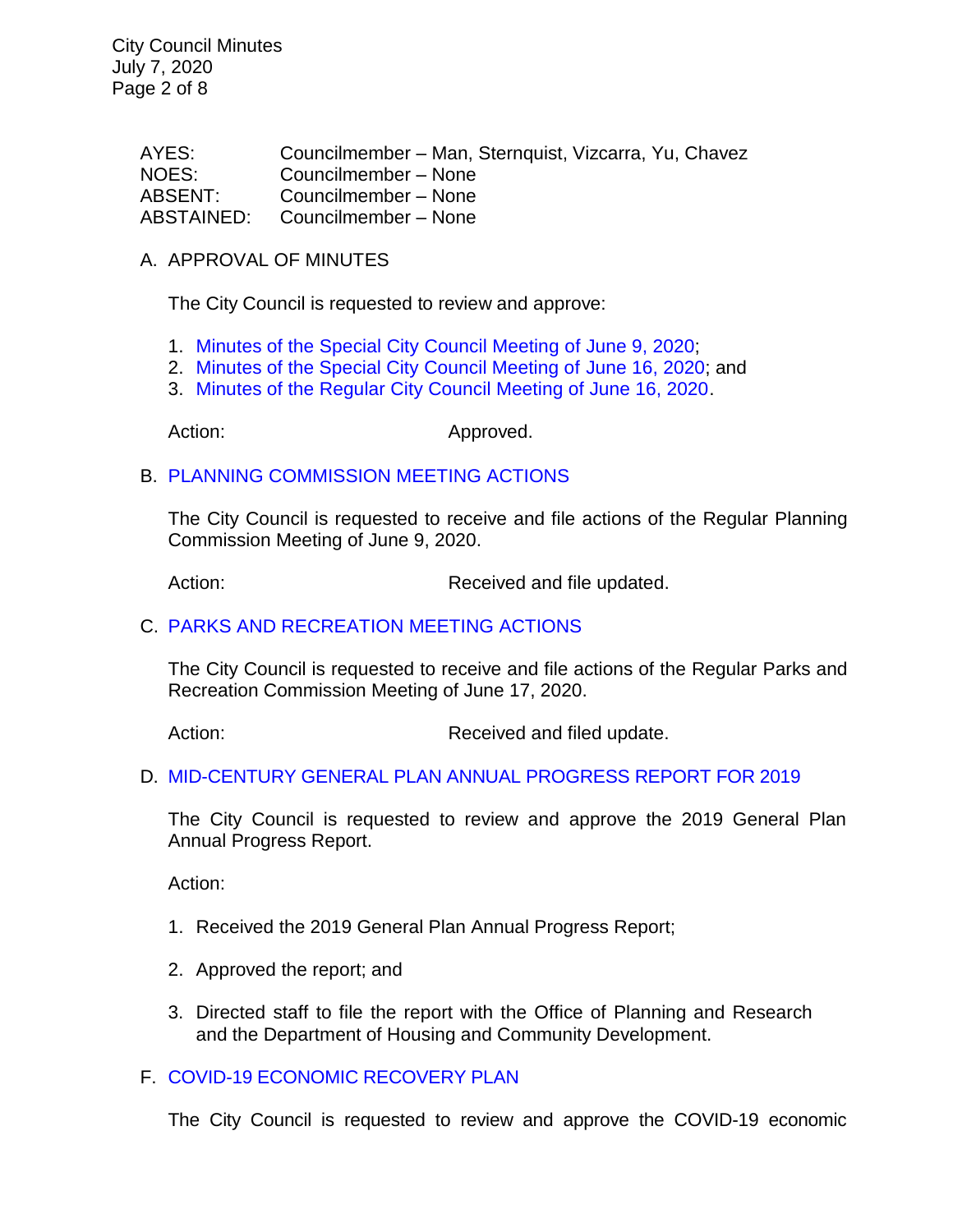City Council Minutes July 7, 2020 Page 3 of 8

recovery plan.

Action: Approved the COVID-19 economic recovery plan.

### G. [PETTY CASH AND VISA CARD REPORT](https://ca-templecity.civicplus.com/DocumentCenter/View/14724/7G-Petty-Cash--Visa-Card-Report-7-7-20)

The City Council is requested to receive and file the Petty Cash and Visa Card Report.

Action: Received and filed.

### H. [ADOPTION OF RESOLUTION NO. 20-5483](https://ca-templecity.civicplus.com/DocumentCenter/View/14706/11-7G---Warrant_Reso-No-20-5483_FY-2019-20-w-attachment) APPROVING PAYMENT OF BILLS [FOR FISCAL YEAR 2019-20](https://ca-templecity.civicplus.com/DocumentCenter/View/14706/11-7G---Warrant_Reso-No-20-5483_FY-2019-20-w-attachment)

The City Council is requested to adopt Resolution No. 20-5483 authorizing the payment of bills.

Action: Adopted Resolution No. 20-5483.

#### E. [CITY-BASED HOMELSS PLAN](https://ca-templecity.civicplus.com/DocumentCenter/View/14695/09-7E---Homeless-Plan_Staff-Report_finaldraft_w-attachments-A-B)

The City Council is requested to receive and file the informational item on an upcoming initiative to develop a city-based homeless plan.

Mayor Chavez pulled this item for comments from Ms. Jaclyn Grant, San Gabriel Valley Council of Government Homeless Consultant.

Councilmember Vizcarra made a motion to receive and file the informational item on an initiative to develop a city-based homeless plan. Seconded by Councilmember Sternquist and approved by the following votes:

| AYES:      | Councilmember – Man, Sternquist, Vizcarra, Yu, Chavez |
|------------|-------------------------------------------------------|
| NOES:      | Councilmember - None                                  |
| ABSENT:    | Councilmember - None                                  |
| ABSTAINED: | Councilmember - None                                  |

### **8. PUBLIC HEARING**

A. [CONTINUATION OF THE INTRODUCTION AND FIRST READING OF](https://ca-templecity.civicplus.com/DocumentCenter/View/14705/12-8A---Staff-Report----ZTA-ADUsJADUs-Ordinance_Continue-)  [ORDINANCE NO. 20-1043 AMENDING TITLE 9 \(ZONING REGULATIONS\),](https://ca-templecity.civicplus.com/DocumentCenter/View/14705/12-8A---Staff-Report----ZTA-ADUsJADUs-Ordinance_Continue-)  [CHAPTER 1 \(ZONING CODE\), ARTICLE T \(SPECIAL USES\) OF THE TEMPLE](https://ca-templecity.civicplus.com/DocumentCenter/View/14705/12-8A---Staff-Report----ZTA-ADUsJADUs-Ordinance_Continue-)  [CITY MUNICIPAL CODE \(TCMC\) FOR ACCESSORY DWELLING UNITS](https://ca-templecity.civicplus.com/DocumentCenter/View/14705/12-8A---Staff-Report----ZTA-ADUsJADUs-Ordinance_Continue-)  [\(ADUS\) AND JUNIOR ACCESSORY DWELLING UNITS \(JADUS\)](https://ca-templecity.civicplus.com/DocumentCenter/View/14705/12-8A---Staff-Report----ZTA-ADUsJADUs-Ordinance_Continue-)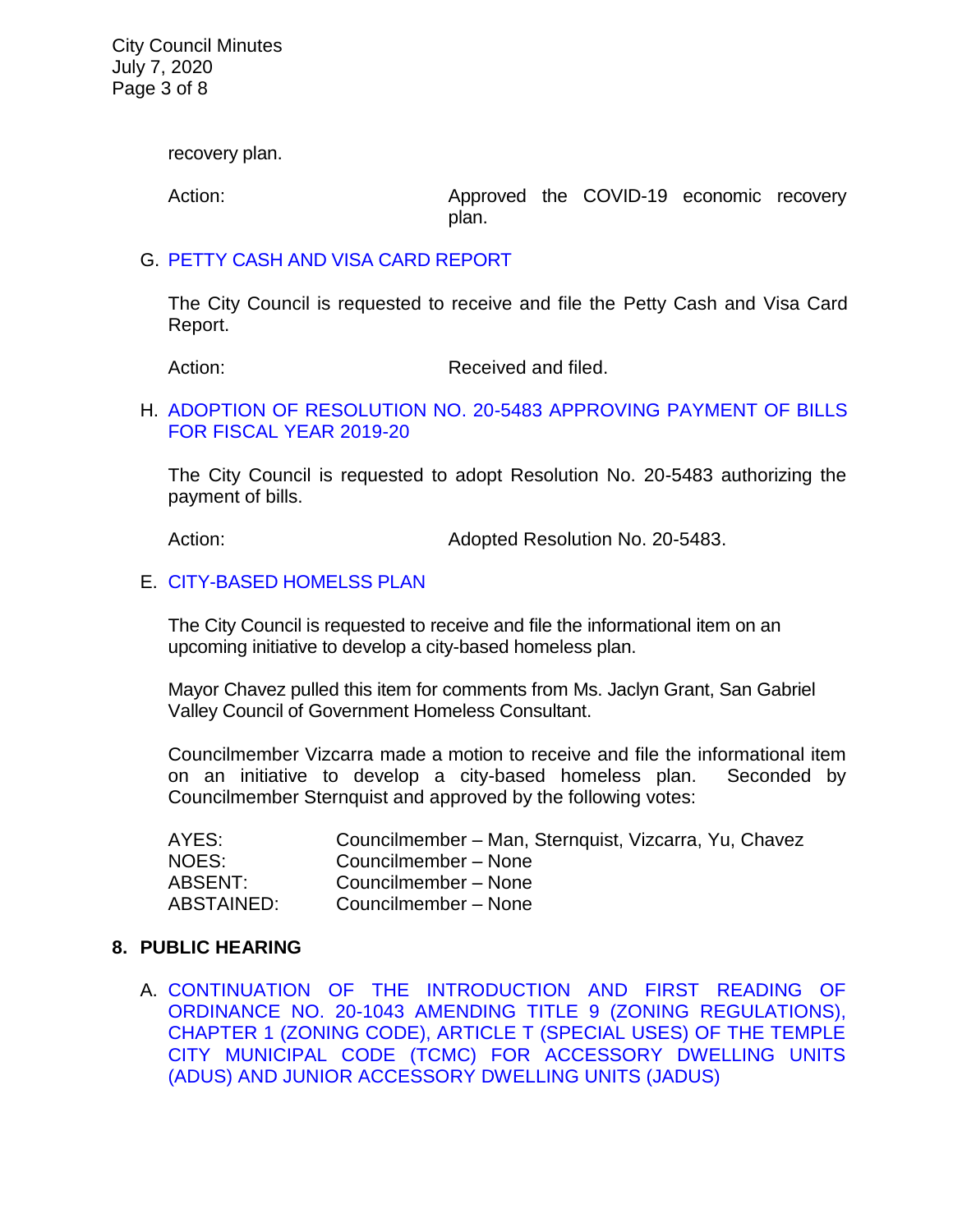The proposed ordinance includes two changes to the previously adopted urgency ordinance to improve fire safety and some objective designs standards that will reduce the likelihood of further subdividing ADUs.

Mayor Chavez noted that this item is continued to a date uncertain and opened the public hearing to receive public comments.

Jian Wen Han, emailed public comment read by City Clerk, urged the City Council and the Planning Department to remove ADU and JADU location requirement.

Hearing no further request to speak, Mayor Chavez closed public hearing.

City Council made comments regarding the ordinance.

Councilmember Sternquist made a motion to continue the introduction and first reading of Ordinance No. 20-1043 to a date uncertain. Seconded by Mayor Pro Tem Yu and approved by the following votes:

| AYES:      | Councilmember – Man, Sternquist, Vizcarra, Yu, Chavez |
|------------|-------------------------------------------------------|
| NOES:      | Councilmember - None                                  |
| ABSENT:    | Councilmember - None                                  |
| ABSTAINED: | Councilmember - None                                  |

## **9. UNFINISHED BUSINESS** – None

## **10. NEW BUSINESS**

# A. [ADOPTION OF URGENCY ORDINANCE 20-1044U PROVIDING FOR AN](https://ca-templecity.civicplus.com/DocumentCenter/View/14696/14-10A---Planning-Entitlement---Urgency-Ordinance---Staff-Report_Fianl-w-attachment-A)  [ADDITIONAL ONE-YEAR EXTENSION FOR PLANNING ENTITLEMENTS](https://ca-templecity.civicplus.com/DocumentCenter/View/14696/14-10A---Planning-Entitlement---Urgency-Ordinance---Staff-Report_Fianl-w-attachment-A)

The proposed urgency ordinance is in response to economic uncertainty caused by the COVID-19 pandemic. The ordinance would allow the City to extend the life of a planning entitlement for an additional one year.

Interim Community Development Director Reimers gave a summary of the staff report.

Mayor Chavez opened public comment. Hearing no request to speak, Mayor Chavez closed public comment.

Mayor Chavez made final comments.

Councilmember Man introduced for first reading by title only and waived further reading of Ordinance 20-1044U providing for an additional one-year extension of planning entitlements provided for in Section 9-1C-5.H.6 of the Zoning Code. Seconded by Mayor Pro Tem Yu and approved by the following votes:

AYES: Councilmember – Man, Sternquist, Vizcarra, Yu, Chavez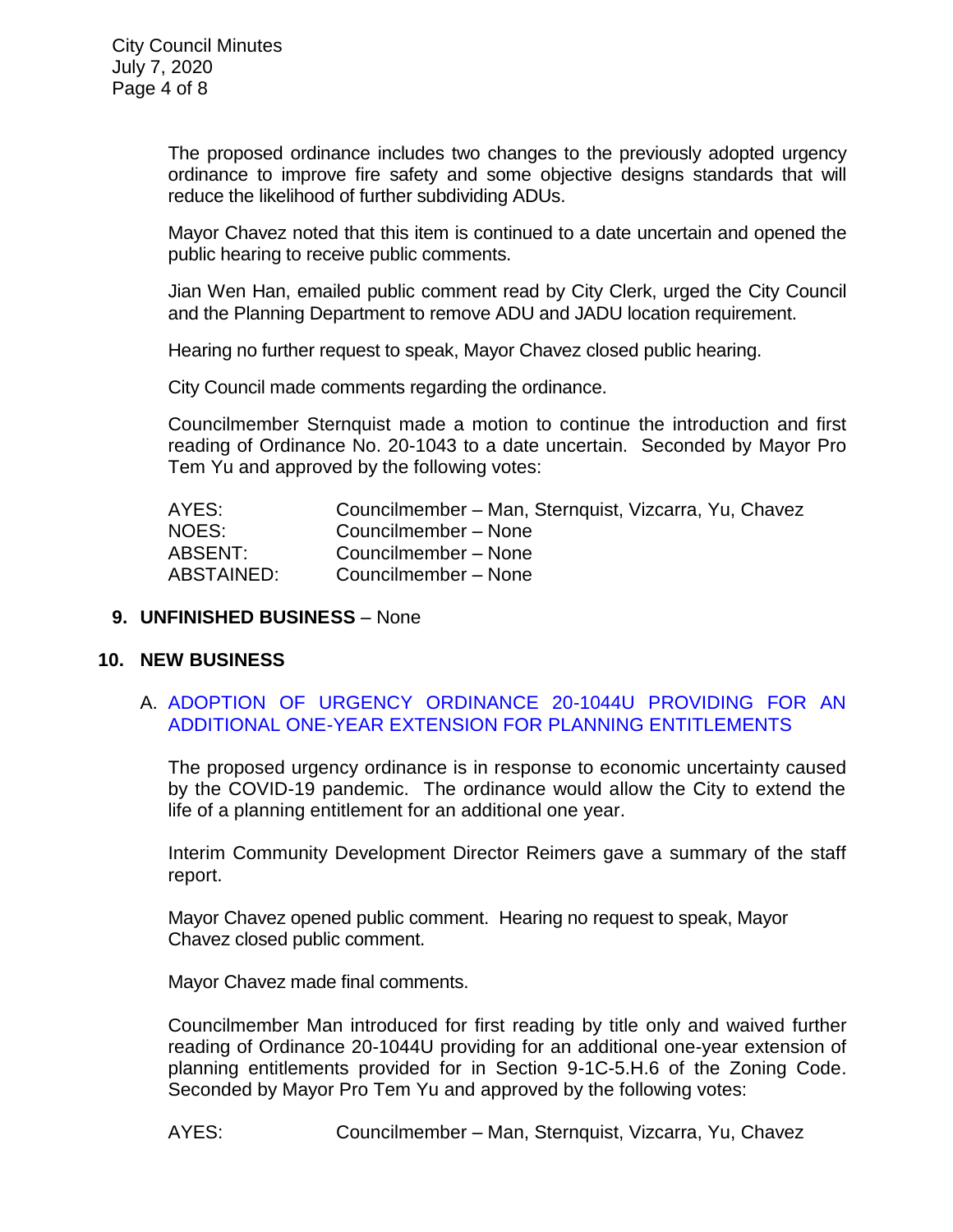| NOES:      | Councilmember - None |
|------------|----------------------|
| ABSENT:    | Councilmember - None |
| ABSTAINED: | Councilmember - None |

City Clerk Kuo read the title of Ordinance No. 20-1044U.

### B. [CONSIDERATION TO RECOMMENCE ENFORCEMENT OF STREET](https://ca-templecity.civicplus.com/DocumentCenter/View/14697/15-10B---Recommence-Enforcement-of-Street-Sweeping-and-Overnight-Parking-Restrictions_Staff-Report)  [SWEEPING AND OVERNIGHT PARKING RESTRICTIONS](https://ca-templecity.civicplus.com/DocumentCenter/View/14697/15-10B---Recommence-Enforcement-of-Street-Sweeping-and-Overnight-Parking-Restrictions_Staff-Report)

On March 17, 2020, enforcement of street sweeping and overnight parking restrictions were suspended due to COVID-19. In order to comply with the U.S. Clean Water Act Total Maximum Daily Loads, City Council is asked to consider approving staff's recommended schedule of recommencing the enforcement of street sweeping and overnight parking restrictions

City Manager Cook gave a brief overview regarding the suspension of street sweeping and overnight parking restriction enforcement.

City Council asked questions and made comments regarding the suspension of street sweeping and overnight parking restriction enforcement.

Mayor Chavez opened public comment. Hearing no request to speak, Mayor Chavez closed public comment.

City Council made final comments regarding the suspension of street sweeping and overnight parking restriction enforcement.

Mayor Chavez reopened public comment.

Peggy Miller, Temple City resident, commented regarding street sweeping.

Mayor Chavez closed public comment.

Councilmember Sternquist made a motion to continue suspension of overnight parking restriction enforcement and directed staff to resume street sweeping enforcement beginning September 1. Seconded by Mayor Pro Tem Yu and approved by the following votes:

| AYES:      | Councilmember - Man, Sternquist, Vizcarra, Yu, Chavez |
|------------|-------------------------------------------------------|
| NOES:      | Councilmember - None                                  |
| ABSENT:    | Councilmember - None                                  |
| ABSTAINED: | Councilmember - None                                  |

C. [DISCUSSION OF OPTIONS FOR ORDINANCE NO. 20-1045U, AN URGENCY](https://ca-templecity.civicplus.com/DocumentCenter/View/14723/10C-Eviction-Moratorium-July-staff-report)  [ORDINANCE OF THE CITY COUNCIL OF THE CITY OF TEMPLE CITY](https://ca-templecity.civicplus.com/DocumentCenter/View/14723/10C-Eviction-Moratorium-July-staff-report)  [TEMPORARILY PROHIBITING EVICTIONS OF RESIDENTIAL AND](https://ca-templecity.civicplus.com/DocumentCenter/View/14723/10C-Eviction-Moratorium-July-staff-report)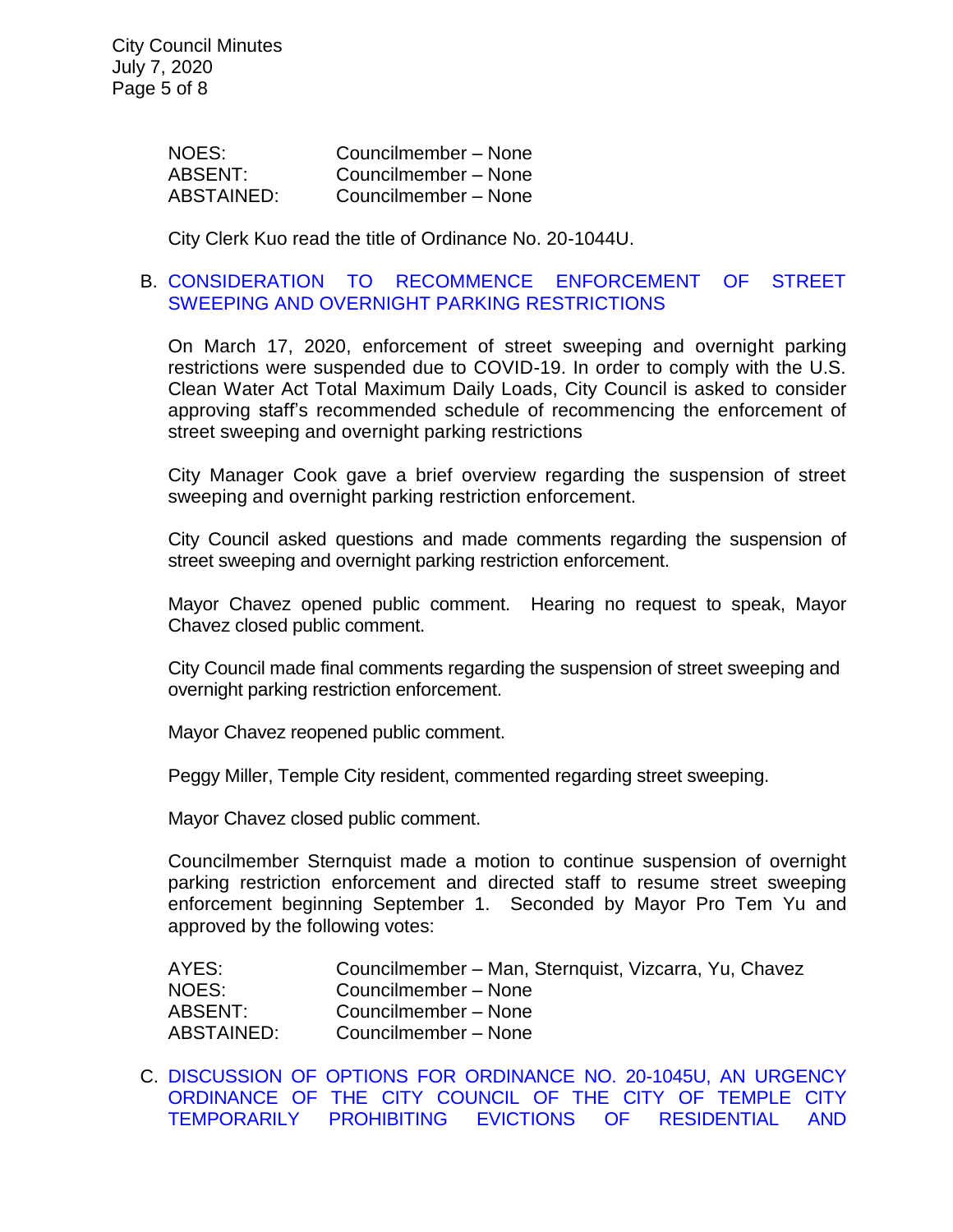### [COMMERCIAL TENANTS ARISING OUT OF FINANCIAL IMPACTS OF THE](https://ca-templecity.civicplus.com/DocumentCenter/View/14723/10C-Eviction-Moratorium-July-staff-report)  [COVID-19 PANDEMIC](https://ca-templecity.civicplus.com/DocumentCenter/View/14723/10C-Eviction-Moratorium-July-staff-report)

Councilmember Sternquist recused herself from discussion of this item as she has individualized financial interest as a landlord of an income rental property in the city.

In light of the County's change to its moratorium, many cities that adopted their own urgency ordinances in March or early April have revisited them to consider their own modifications. The City Council is requested to adopt the proposed urgency ordinance or give direction to staff regarding alternate actions related to the moratorium.

The City Attorney gave a brief summary of the staff report.

City Council asked questions and made comments regarding the proposed urgency ordinance.

Based on Council's discussion, City Attorney Murphy will make the following underlined additions to Section 5 and Section 7 of the proposed urgency ordinance:

**SECTION 5.** Nothing in this Ordinance shall relieve the tenant of liability for the unpaid rent, nor restrict a landlord's ability to recover rent due, nor alter any obligations or rights of a landlord or tenant except as expressly set forth herein…

**SECTION 7.** This Ordinance applies only to terminations of tenancies for nonpayment of rent arising from Financial Impacts related to COVID-19, including eviction notices, no-fault eviction notices as defined herein, and unlawful detainer actions based on such notices, served or filed during the effective period of this Ordinance and for six months thereafter…

Mayor Chavez opened public comment. City Clerk Kuo noted that the City Council received a letter from Shun Zhang, Remax and Danielle Perez, Apartment Association of Greater Los Angeles regarding this item. Hearing no request to speak, Mayor Chavez closed public comment.

City Council made final comments regarding the proposed ordinance.

Councilmember Man made a motion to adopt Urgency Ordinance No. 20-1045U with changes to Section 5 and 7 that have been read into record and to read the full title and waive further reading. Seconded by Mayor Pro Tem Yu and approved by the following votes:

| AYES:           | Councilmember - Man, Vizcarra, Yu, Chavez |
|-----------------|-------------------------------------------|
| NOES:           | Councilmember - None                      |
| <b>RECUSED:</b> | Councilmember - Sternquist                |
| ABSTAINED:      | Councilmember - None                      |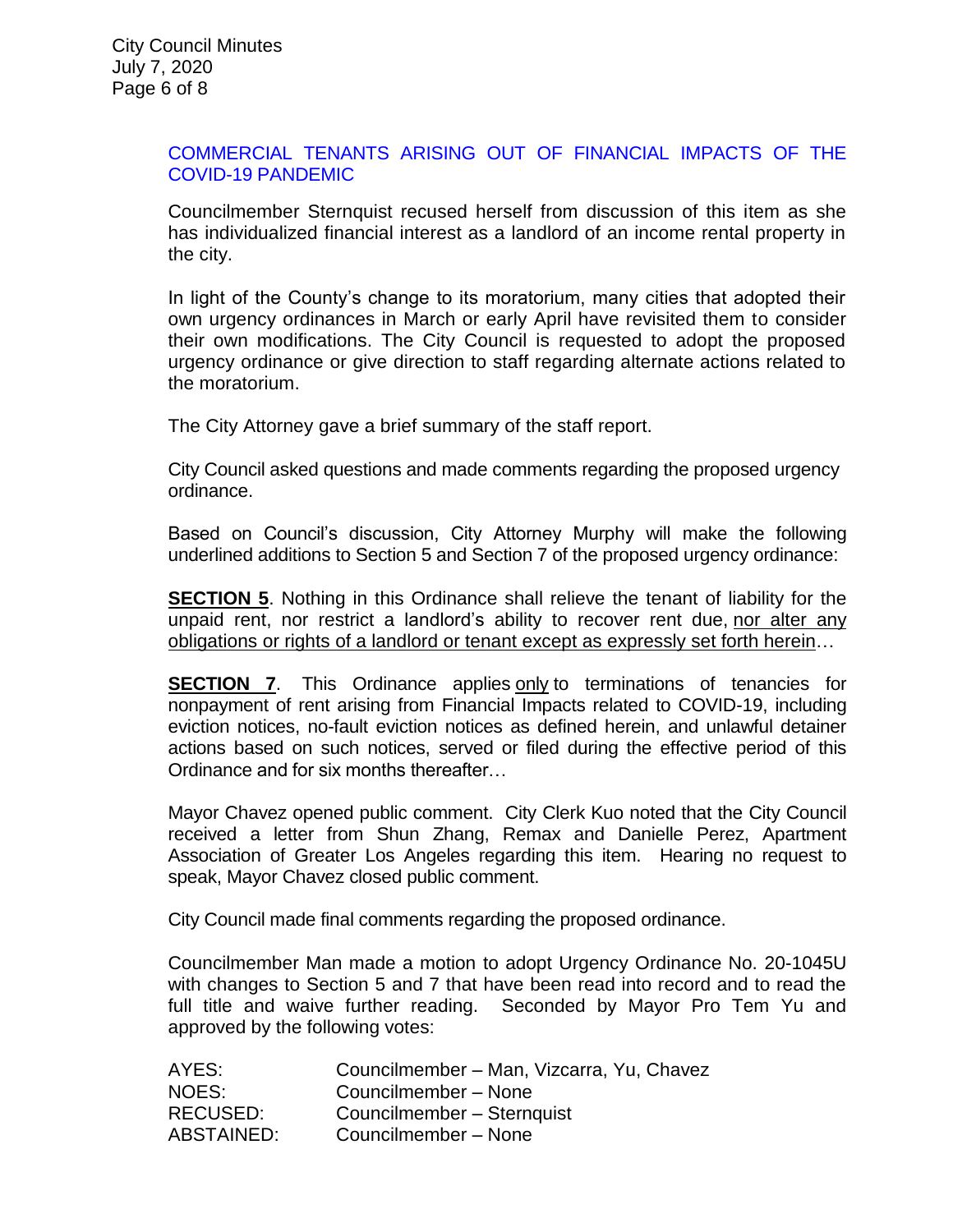City Council Minutes July 7, 2020 Page 7 of 8

City Clerk Kuo read the title of Ordinance No. 20-1045U.

- **11. UPDATE FROM CITY MANAGER –** shared that City Hall will be reopen to the public by appointments only and that they also have the option to meet with staff virtually using Microsoft 365 Team. To keep everyone safe, extra measures has been put in place when entering City Hall (i.e., temperature check station). He also commented on the City's rental and business assistance program.
- **12. UPDATE FROM CITY ATTORNEY—**will provide Council an update on the eviction moratorium before end of September.

# **13. COUNCIL REPORTS REGARDING AD HOC OR STANDING COMMITTEE MEETINGS**

A. SCHOOL DISTRICT/CITY STANDING COMMITTEE (Councilmember Man and Mayor Chavez) – Formed 1/3/2012

Shared that City staff is working on scheduling a joint meeting with City Council and Board of Education.

B. LAS TUNAS DOWNTOWN REVITALIZATION STANDING COMMITTEE (Mayor Chavez and Mayor Pro Tem Yu) – Formed 2/18/2014

No report.

C. FUTURE DEVELOPMENT OF CITY PROPERTIES STANDING COMMITTEE (Mayor Pro Tem Yu and Councilmember Man) – Formed 2/18/2014

No report.

D. AUDIT STANDING COMMITTEE (Mayor Chavez and Mayor Pro Tem Yu) – Formed 7/15/2014

No report.

E. FACILITIES, PUBLIC WORKS, AND INFRASTRUCTURE STANDING **COMMITTEE** (Mayor Pro Tem Yu and Councilmember Man) – Formed 4/4/2017

No report.

F. PRIMROSE PARK ART ELEMENT AD HOC (Councilmember Vizcarra and Mayor Pro Tem Yu) – Formed 5/19/20

No report.